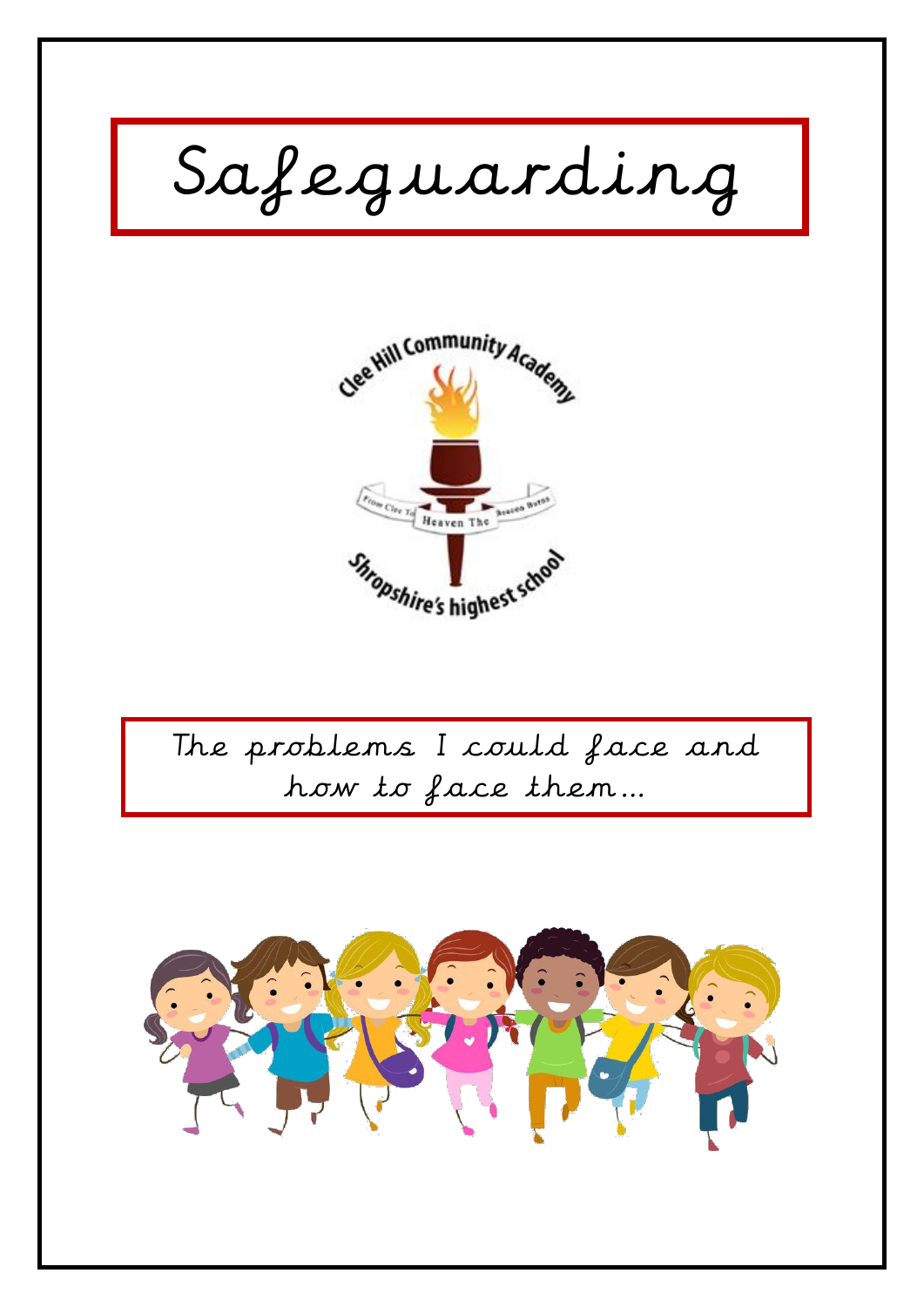# What is this about?

Clee Hill Community Academy has a Safeguarding Policy for staff, families and governors. This 'child friendly' policy is designed for young people and this should be read as a guide to the main policy.

# Who keeps me safe in school?

❖ My teacher and other teachers around school ❖ Teaching Assistants ❖ Mrs Little ❖ Mrs Barnsley ❖ Dinnertime supervisors

We are a telling school – if something doesn't feel quite right or something is worrying or upsetting us, we tell someone.

We don't keep secrets.



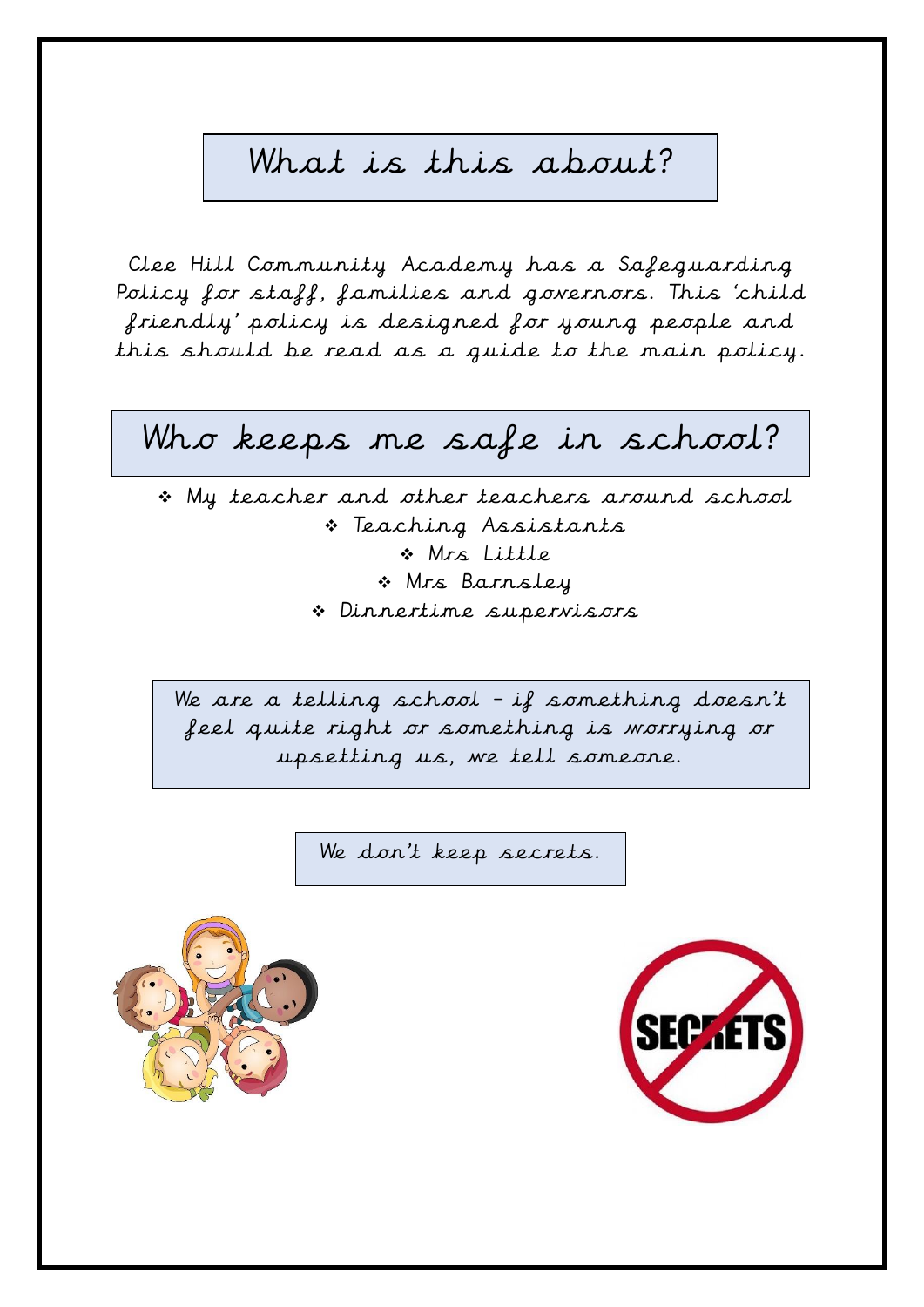# The problems I could face…

## PHYSICAL:

- Someone hurts me on my body.
- This could be hitting, holding, shaking, throwing, biting or smacking.

#### EMOTIONAL:

- Someone makes me feel bad about myself.
- Someone says unkind things to me.
- Someone makes me feel worthless.

## NEGLECT:

This could mean a few things. For example:

- I'm not fed well.
- I'm not able to keep clean.
- I don't get the chance to get enough sleep.
- I'm left alone by myself and there is nobody else in the house.

### SEXUAL:

- Someone touches me in a private place.
- Someone makes me touch my own or another person's private place.
- Someone makes me watch something to do with sex.

## ONLINE ABUSE:

- Someone uses the internet to upset you or make you feel scared.
- Someone pretends they are someone they are not to make friends with you on the internet.
- Someone sends you or asks you to send nude or semi-nude pictures.